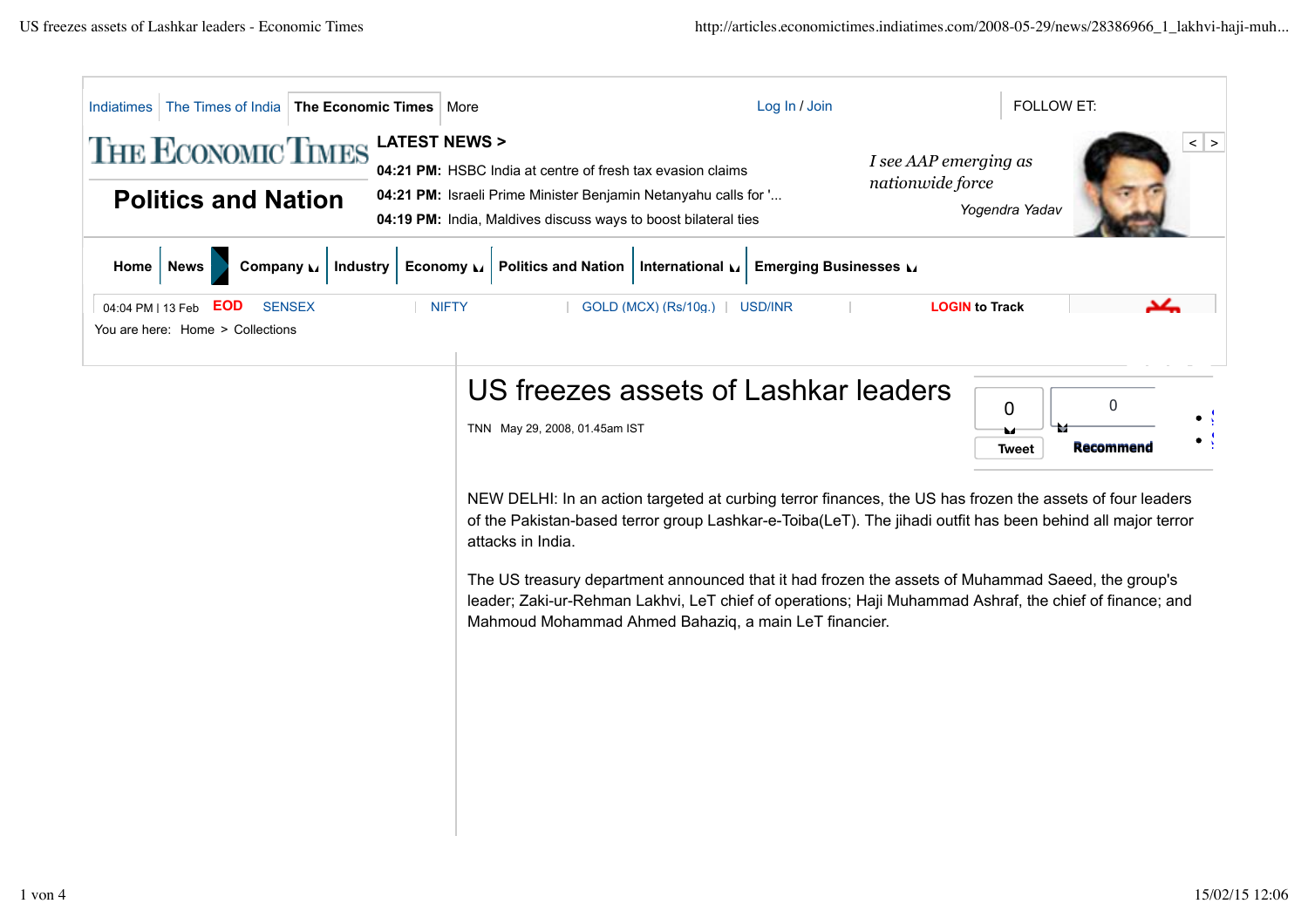

Angebote und Schnäppchen von A-Z!



| DAX bald bei                    | Did Jesus           | Top-10 Franchise-            |                        |
|---------------------------------|---------------------|------------------------------|------------------------|
| 15.000 ?                        | <b>Really Die?</b>  | Systeme                      |                        |
| gruener-fisher.de/Gratis-Studie | y-jesus.com         | franchise-top-10.de          |                        |
| Haben Sie ein Vermögen          | Did Jesus Rise From | Von Experten & Insidern      | AdChoices <sup>1</sup> |
| über 250T€? Für Sie             | THe Dead? Scholars  | empfohlene Franchise-Systeme |                        |
| wichtige Studie anfordern!      | Examine The Facts   | finden Sie hier.             |                        |

This basically means that assets of the four leaders which are under US jurisdiction will be frozen, and US nationals prohibited from engaging in any transaction with the four men who have now been identified by name by the US government. The department did not go into any details of where and how much these assets were worth.

The US treasury department says Muhammed Saeed, who was an Islamic Studies professor at the University of Engineering and Technology in Lahore, plays a key role in LeT's operational and fundraising activities worldwide. According to the US, Saeed oversaw the management and funding of a Pakistan-based terrorist training camp, which trained militants to fight in Afghanistan. He also determined, in 2005, where graduates of an LeT camp in Pakistan should be sent to fight.

Bahaziq is identified as LeT financier and is credited with being the main financier behind the establishment of the LET and its activities in the 1980s and 1990s while Lakhvi is LeT's chief of operations who has directed the group's military operations in Chechnya, Bosnia, Iraq, and Southeast Asia. And, Ashraf has been LeT's chief of finance since 2003 and has been collecting donations for the terror group.

According to the US, Lakhvi is also living in Pakistan and his address is given as 2: Chak No. 18/IL, Rinala Khurd, Tehsil Rinala Khurd, District, Okara, Pakistan. The whereabouts of the other two are not known.

"LeT is a dangerous al Qaida affiliate that has demonstrated its willingness to murder innocent civilians," said Stuart Levey, under secretary for terrorism and financial intelligence (TFI). "LeT's transnational nature makes it crucial for governments worldwide to do all they can to stifle LeT's fundraising and operations."

Pakistan president Pervez Musharraf had banned the LeT among other militant groups in January 2002 due to pressure from the US after 9/11 attacks. However, the Pakistani government after the ban had merely restricted the movement of the leaders and ensured that they maintained a low key profile. Mohammed Saeed now heads the Jamaat Ul Dawa, which is widely believed to be a front for the LeT and